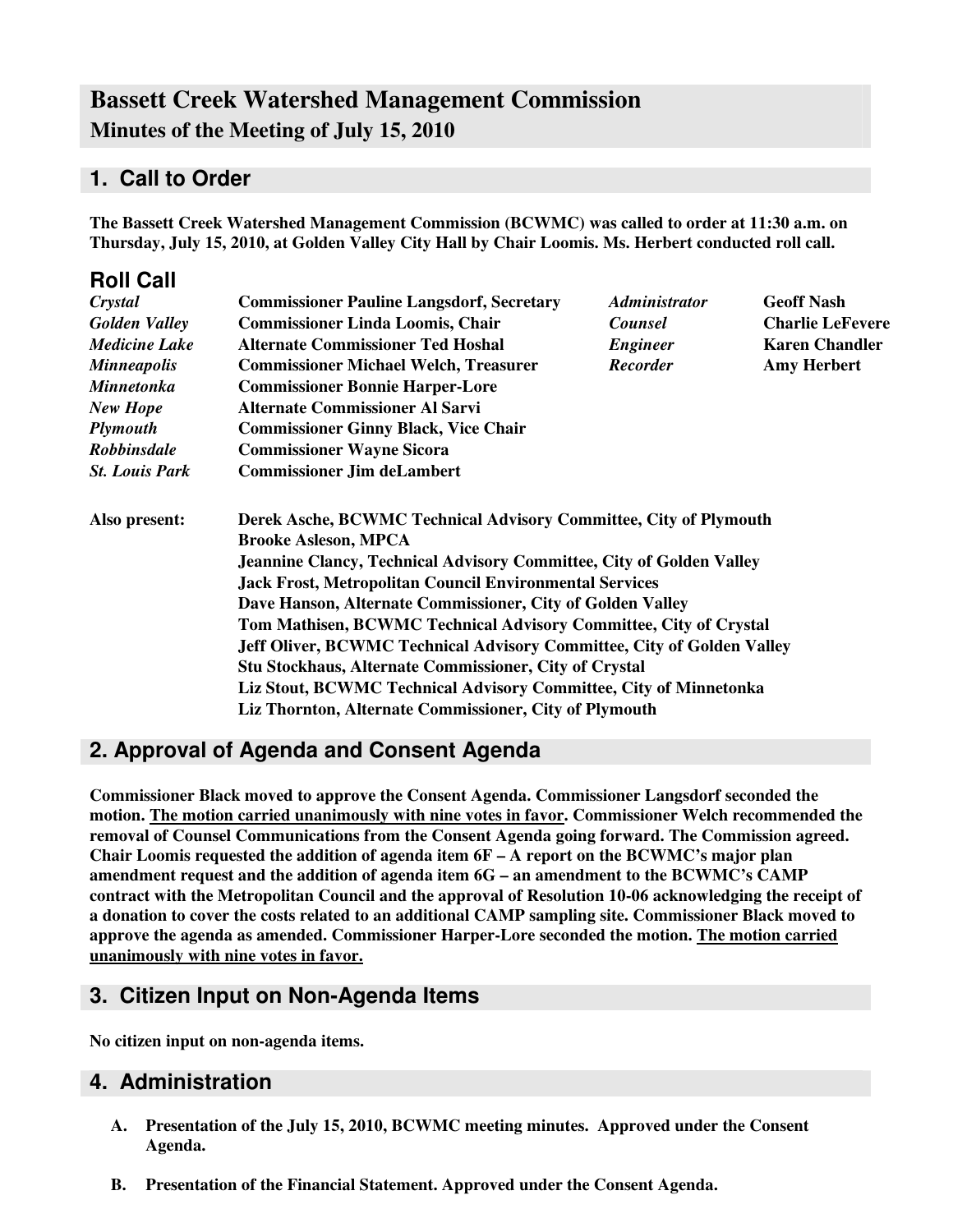**The general and construction account balances as reported in the July 2010 Financial Report:**

| <b>Checking Account Balance</b>                      | 624,560.69   |
|------------------------------------------------------|--------------|
| <b>TOTAL GENERAL FUND BALANCE</b>                    | 624,560.69   |
| <b>Construction Account Cash Balance</b>             | 2,057,049.20 |
| Investment due 10/18/2010                            | 533,957.50   |
| Investment due 1/21/2015                             | 500,000.00   |
| TOTAL CONSTRUCTION ACCOUNT BALANCE                   | 3,091,006.70 |
| -Less: Reserved for CIP projects                     | 2,755,077.52 |
| Construction cash/investments available for projects | 335,929.18   |

#### **[Commissioner Elder arrived.]**

**C. Presentation of Invoices for Payment Approval.**

#### **Invoices:**

- **i. Kennedy & Graven – Legal Services through May 31, 2010 - invoice for the amount of \$1,652.15.**
- **ii. Barr Engineering Company – Engineering Services through June 25, 2010 invoice for the amount of \$37,791.73.**
- **iii. Watershed Consulting, LLC – Administrator Services through June 30, 2010 – invoice for the amount of \$3,406.74.**
- **iv. Amy Herbert – June Administrative Services - invoice for the amount of \$3,337.01.**
- **v. D'amico Catering – July 2010 meeting catering – invoice for the amount of \$329.99.**
- **vi. MMKR – Audit Services – Final billing – invoice for the amount of \$2,480.00.**
- **vii. Prairie Moon Nursery – Seed Packets – invoice for the amount of \$\$69.47.**
- **viii. Pauline Langsdorf – Education Committee Printing Reimbursements – invoice for the amount of \$55.56.**

**Chair Loomis asked to remove Watershed Consulting, LLC, from the roll call vote. Commissioner Black moved to approve the payment of all other invoices. Commissioner Harper-Lore seconded the motion. By call of roll, the motion carried unanimously with nine votes in favor.**

**Chair Loomis noted that the BCWMC's contract with Watershed Consulting, LLC, stipulates that the BCWMC pay a maximum of \$3,000 monthly for work invoiced by Watershed Consulting, LLC, unless the Commission has granted prior approval for additional payment. Chair Loomis explained that this month Watershed Consulting, LLC performed additional work at a cost beyond the \$3,000 limit. She stated that since in prior months the invoices were less than \$3,000, the \$406.74 invoiced this month above the \$3,000 limit would not result in the Commission being overbudget for Administrator Services. Commissioner Welch made the following motion:**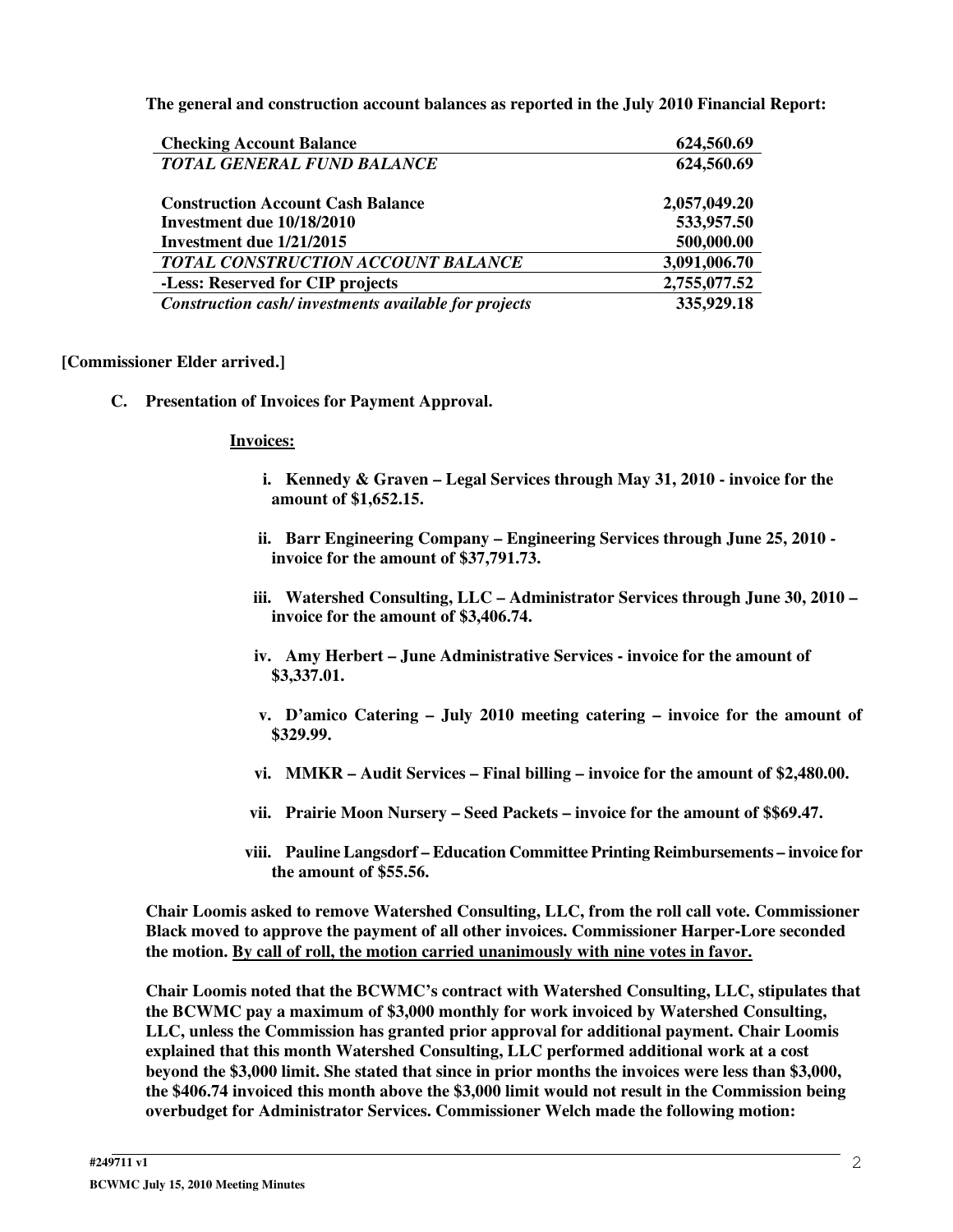- **to approve directing the Administrator to contact the Chair in advance of exceeding the \$3,000 monthly budget;**
- **to authorize the Chair to authorize the Administrator to exceed the \$3,000 monthly maximum as long as the costs on average do not exceed \$3,000 per month and with the understanding that the payment would be subject to approval of the full Commission at the following Commission meeting; and,**
- **to direct Counsel to advise the Commission at the September BCWMC meeting whether an amendment to the BCWMC's contract with the Administrator is necessary.**

**Commissioner Harper-Lore seconded the motion. Commissioner Black requested that when the Administrator contacts the Chair to discuss a possible overage that the Administrator discuss with the Chair what work would or would not be accomplished. She said that the information would assist the Chair in her consideration of any monthly overages. The motion carried unanimously with nine votes in favor.**

**Commissioner Black moved to approve the Watershed Consulting, LLC invoice. Commissioner Welch seconded the motion. By call of roll, the motion carried unanimously with nine votes in favor.**

### **5. New Business**

**A. Update on the 2011 Clean Water Grant Program. Ms. Chandler reminded the Commission that last year the BCWMC applied for and received Clean Water Grant funding for two projects. She reported that the 2011 Clean Water Grant Program application period opens August 1, 2010, and ends on September 15 th . Ms. Chandler said she recommends that the Commission consider whether it wants to apply for grant funds and if so, which projects the Commission would like to include in its application. She said that there are three grant categories under which the Commission's projects would be eligible. She said that there is one category or maybe two categories under which the cities could apply for funding. Ms. Chandler said that the funding levels are similar to last year's levels. She said that last year the BCWMC received \$360,000 in grant funds. She reminded the Commission that the cities of Golden Valley and Plymouth applied for Hennepin County grant funds last year and were rewarded \$260,000 between the two cities.**

Ms. Chandler asked the Commission to decide if it wants to apply for the 2011 grant funds and if **so, to select the projects to be included in the application and to direct staff to prepare the necessary materials for the application. She said that the Commission Engineer recommends applying for funds for the two projects that were included in the Commission's recent major plan amendment request. Ms. Chandler stated that those two projects are the Bassett Creek Main Stem channel restoration project slated to begin in 2011 and the North Branch project. She said that the feasibility studies are underway and hearings on the projects will be held in August and September. Ms. Chandler recommended that the Commission wait until next year regarding considering the Wirth Lake TMDL implementation project for grant funds because there are still uncertainties on whether TMDL implementation projects are eligible for grant funds.**

**Ms. Chandler explained that the grant requires a 25% local match of funds. She said she believes it would be a stronger application if the Commission asks for funding only up to 50% of the project cost. She said she could talk to BWSR about whether or not the percentage of project cost requested in the grant application is weighed as an element of the application evaluation.**

**Commissioner Welch said he thought the Commission should keep its eyes on the language in the application guidelines regarding ineligible projects in regard to water treatment facilities. Ms. Chandler said she has been talking to BWSR for clarification since the language is confusing and**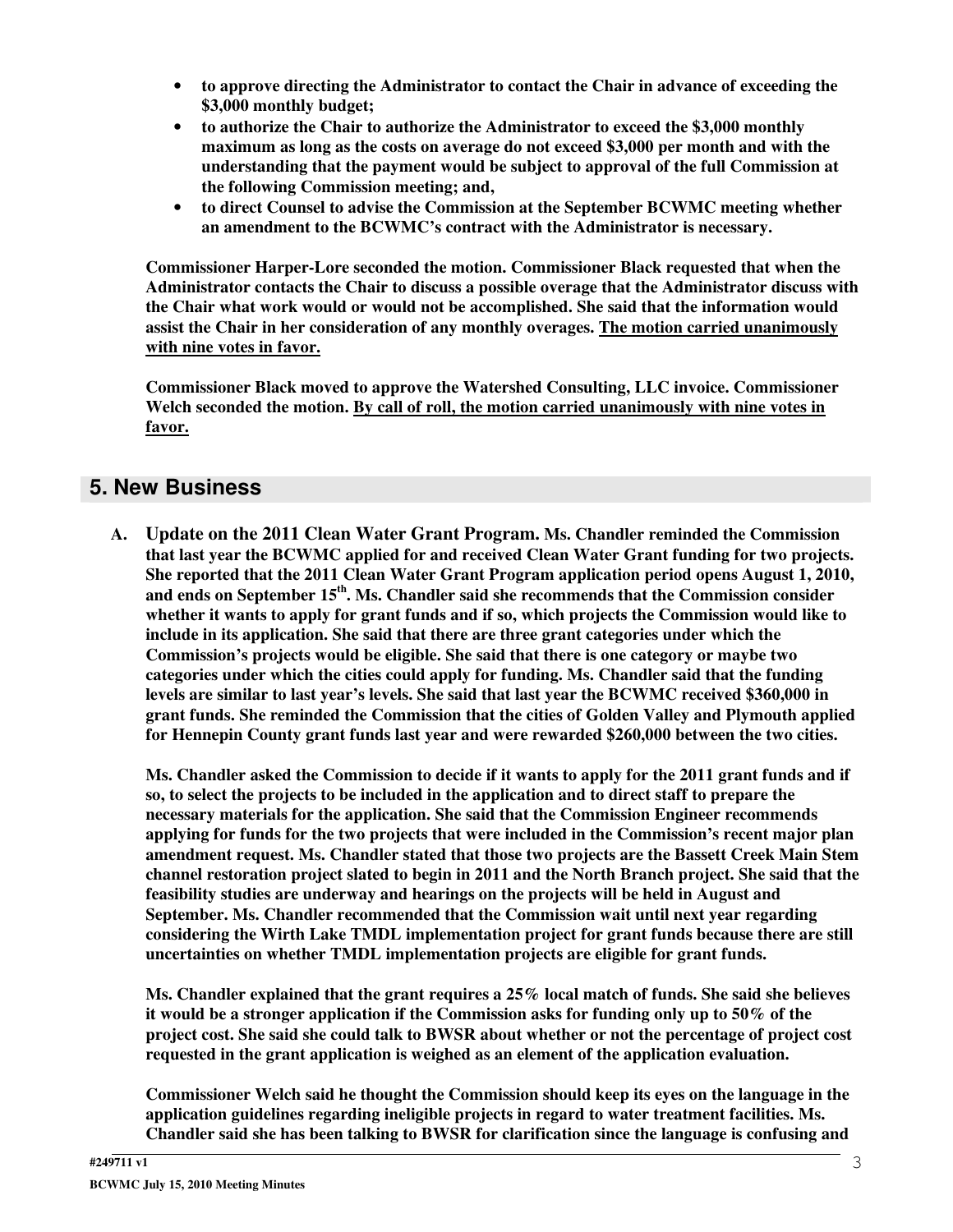since BWSR is still trying to figure it out itself. She recommended leaving the Wirth project out of **the application for now. Commissioner Welch asked Ms. Chandler whether she had a sense of the total suspended solids and the cost effectiveness of the two projects relative to each other and relative to the projects that received last year's Clean Water Grant funding. Ms. Chandler replied that Barr will do its best to include that information in the feasibility studies.**

**Commissioner Welch moved to authorize staff to address with BWSR some of the issues raised regarding the applicant's funding match and to bring a recommendation to the Commission at the August BCWMC meeting. Commissioner Black seconded the motion. The motion carried unanimously with nine votes in favor.**

**Commissioner Welch moved to approve Engineering staff to begin preparing the grant application for the two projects including the Main Stem from the Crystal boundary to Duluth Street and the North Branch from 36 th Avenue to Bassett Creek. Commissioner Black seconded the motion. The motion carried unanimously with nine votes in favor.**

**B. Discussion Regarding CIP Project NL-2: Dredge Pond NB-07 (Northwood Lake improvement project). Mr. Asche explained that the 2013 CIP calls for the dredging of Pond NB-07, which is located just prior to the discharge from Plymouth into Northwood Lake in New Hope. He stated that in the past few weeks a potential opportunity has come up as part of a redevelopment project to the Four Seasons Mall site. Mr. Asche said that the City is pursuing a grant through the Metropolitan Council for a study of the redevelopment of this site including investigating environmental improvement factors such as how to use water on the site as an amenity. Mr. Asche added that he is asking the Commission to consider allowing the Commission Engineer to participate in some of the planning process of the redevelopment study should the City receive the grant because it would be a way to integrate some of the BCWMC's water quality goals with the redevelopment project.**

**Ms. Chandler added that the possible wetland area that would be affected is 2.3 acres. She said that the idea is that by integrating storm water improvements and water quality treatment in the redevelopment area it could result in less work with the dredging project slated for pond NB-07.**

**Commissioner Welch asked if it would be helpful to have a functional values assessment of the wetland sooner rather than later. Mr. Asche said one was conducted in 1994 and the City would want to review that information prior to deciding if another one would be needed.**

**Ms. Chandler asked about the City's timeline for the grant application submittal and redevelopment study and project. Mr. Asche said the application would be submitted in the next day or two if it hadn't already been submitted. He stated that the City wouldn't be moving forward with projects until 2013 so in the next 24 months the City would conduct the development review process and would go through the site analysis process.**

**Commissioner Sicora moved to approve directing the Commission Engineer to work with the City of Plymouth. Commissioner Black seconded the motion. Commissioner Welch made the friendly amendment that wetlands enhancement and the possibility for regional wetlands creation as part of a mitigation strategy would be included in the City and Commission Engineer's process. Commissioner Sicora approved the friendly amendment to his motion. The motion carried unanimously with nine votes in favor.**

### **6. Old Business**

**C. TMDL Updates. Chair Loomis suggested moving the TMDL Updates to the top of the Old**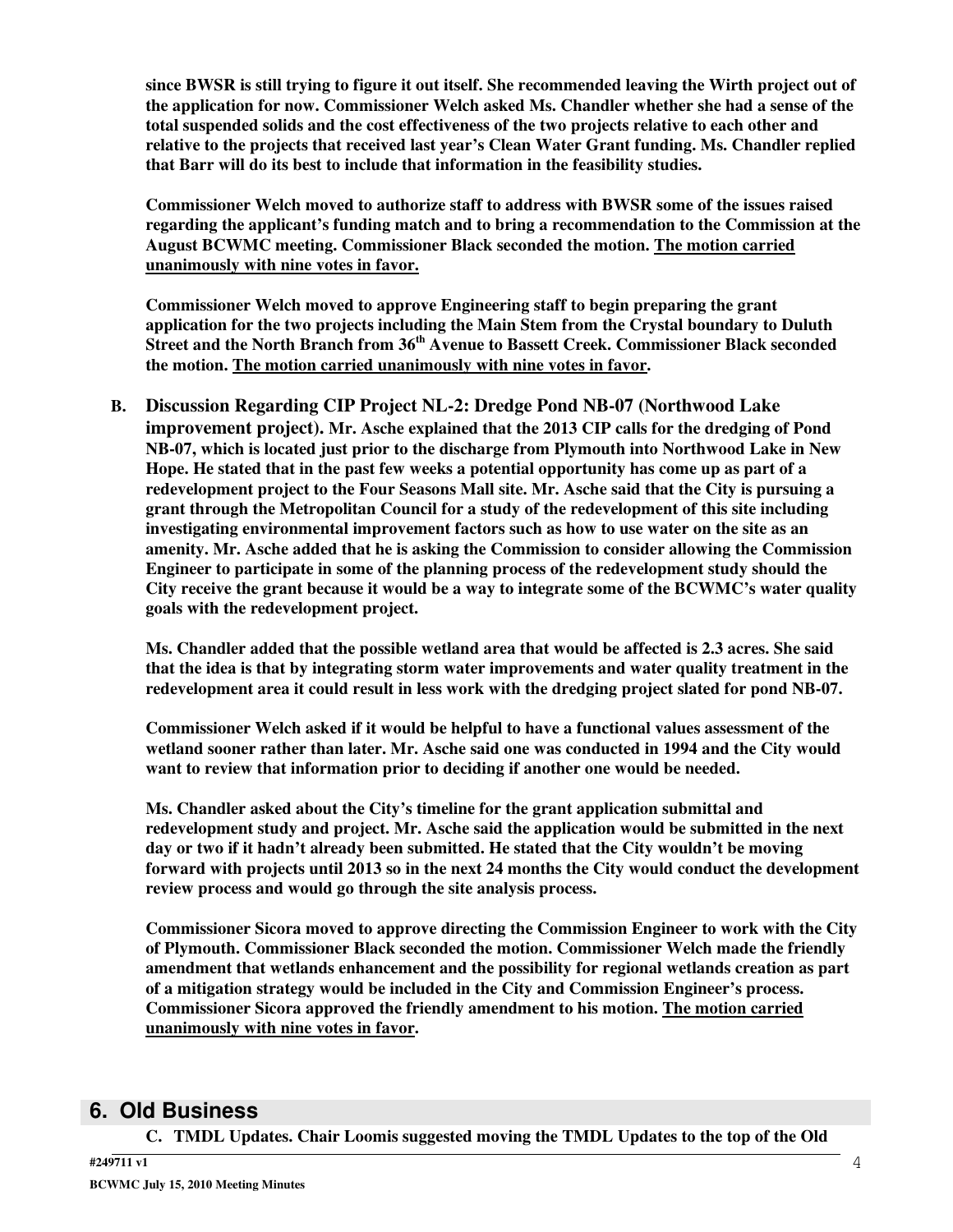**Business agenda since an MPCA representative was attending to answer Commission questions about the status of the Wirth Lake and Sweeney Lake TMDLs.**

- **i. Wirth Lake TMDL. Administrator Nash reported that Brooke Asleson of the MPCA was here as a resource during the update on the TMDLs. Administrator Nash announced that the BCWMC has submitted the Wirth Lake TMDL to the MPCA and that it is working its way through the MPCA routing process. Administrator Nash said it will ultimately be going to the MPCA Commissioner's desk for signature. He said there will be a public comment period and then it will be submitted to the U.S. Environmental Protection Agency (EPA) in the second week of October for final approval, which will be close to the November 1 st deadline for the approval of the implementation plan. Ms. Asleson commented that she hopes the TMDL will be public noticed in early August. She explained that it would be open for public comments for 30 days after which the MPCA needs to wait 30 days before submitting the TMDL to the EPA. She said that during the 30-day wait period the MPCA will address any public comments as necessary. Ms. Asleson said that if there is an implementation plan ready during that 30-day review period, the MPCA can use that time to review the plan. She said that the TMDL would hopefully be submitted to the EPA in October. Ms. Asleson said she has no way of knowing how long it would take the EPA to review and approve the TMDL – it could take two weeks or up to three months.**
- **ii. Sweeney Lake TMDL. Ms. Asleson stated that she thought it would be helpful to hold a stakeholder meeting to talk about the issue of the external load removal in more detail and to talk about where the numbers came from so that everyone has a greater understanding. She said it would provide an opportunity to hear everyone's perspective and would provide more information on why the MPCA settled on those numbers. Ms. Asleson said she is recommending that a time is set to hold a stakeholder meeting.**

**Commissioner Black said that she reviewed an item from the May meeting packet that she had not reviewed at the time. She said the document provides comments on the TMDL report. Commissioner Black said that given that so much of the lake has a depth of less than 15 feet much of the lake area couldn't really be included in the alum treatment. She said that she would like to know how the internal load reduction would be accomplished. Mr. Oliver said that one possibility being discussed is alum dosing upstream. Commissioner Black wondered how much of the acreage in the Sweeney Lake watershed is already being treated by existing BMPS versus how much is not. She wanted to know what potential there is for bringing treatment into the areas not being treated by existing BMPs and whether the external load reduction could be increased by bringing such treatment into those areas.**

**Commissioner Welch said he thinks it would be a good idea to have a presentation at the stakeholder meeting on the analysis that the consultant, the Commission Engineer, and the TAC have reviewed and on how the numbers in the report were derived. Commissioner Black added that she would like the presentation to address whether or not a different external wasteload allocation number, such as the 150 pounds settled on by the MPCA, could be reached or why not. Administrator Nash asked Ms. Asleson if the wasteload allocation is the main issue or if there are other issues that the MPCA would like addressed. Ms. Asleson said that she is still going through the report but she believes that the main issue is the internal/ external load allocations. She said she thinks that the load allocation issue should be the primary focus of the stakeholder meeting. Ms. Asleson proposed that she and Administrator Nash put together a meeting agenda and an invitation list and that she would be happy to help Administrator Nash put together the meeting materials and to get out the invitation**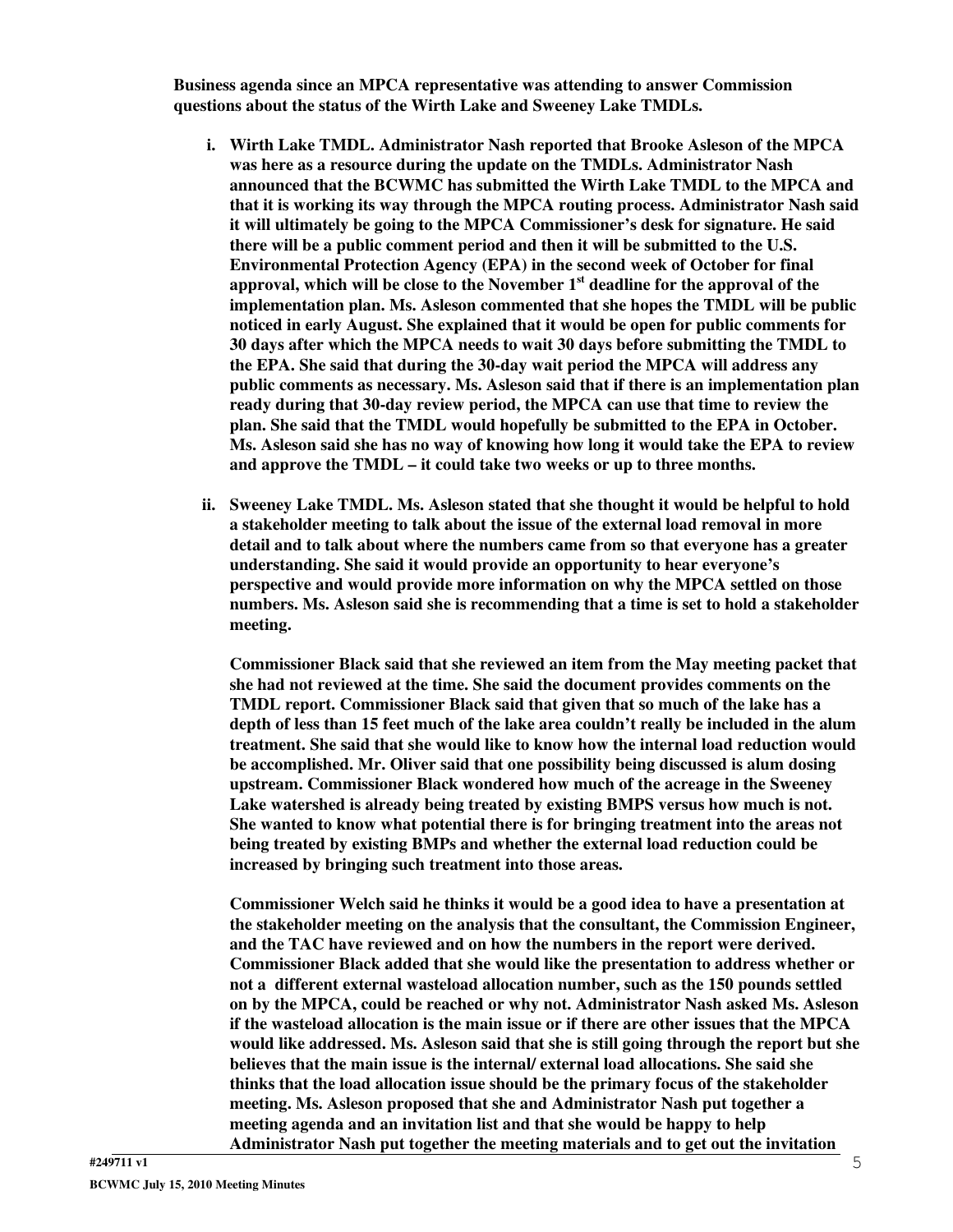**list.**

**Commissioner Welch said it is important that Ron Leaf of SEH, Inc. come to the meeting. He asked if there is any budget left for SEH's work on the TMDL. Chair Loomis said there is no budget left. She commented that she agrees that there needs to be a stakeholder meeting but added that the Commission needs to move forward. She recommended that the Commission approve the TMDL with the change to the external load reduction number listed in the report to the 150 pounds recommended by the MPCA.**

**Ms. Asleson commented that she thought the stakeholder meeting could serve dual purposes where the stakeholders could discuss where the numbers came from/ the TMDL equation and the development of the implementation plan based on stakeholder input. Ms. Asleson said she thought that the implementation plan was part of the contract with SEH. She commented that the BCWMC's contract with the MPCA ends in February 2011 and she agreed that the project needs to keep moving forward. Commissioner Black remarked that the tables in the report would need to be changed to reflect a different wasteload allocation if the Commission decides to make that change.**

**Administrator Nash said he thinks it would help the process if the Commission would resolve which number the load allocation will be and that a decision would help the MPCA to move ahead.**

**Commissioner Sicora recommended that SEH, Inc. draft the TMDL report with the external wasteload allocation at 150 pounds.**

**Ms. Asleson said that part of the contract agreement is that the MPCA needs a satisfactory TMDL report. She remarked that even if SEH is overbudget, SEH still needs to fulfill the requirements of the contract even if it means not charging the Commission for the work. She said she thought that SEH should not charge the Commission for the additional work because part of the original contract was that SEH would provide a satisfactory report.**

**Commissioner Black moved to direct Administrator Nash to work with the consultant to develop a TMDL that includes removal of 150 pounds of phosphorus per year for the external waste load allocation and to work with the MPCA to ensure that all MPCA comments previously received by the BCWMC are addressed satisfactorily. Commissioner Welch seconded the motion with the friendly amendment that the consultant is SEH and to direct Administrator Nash to find an appropriate date and to work with the MPCA to set up a stakeholder meeting. Commissioner Black agreed with the friendly amendment. Administrator Nash remarked that he would likely need to consult with the Commission Engineer on technical issues. The motion carried unanimously with nine votes in favor.**

**iii. Medicine Lake TMDL. Ms. Asleson reported that the Medicine Lake TMDL should be going to the EPA for its preliminary review next week. She said that after the MPCA receives the comments from the EPA's preliminary review the MPCA will work with the consultant to address the comments. She said that usually the comments indicate that there are items in the TMDL that need to be addressed. Ms. Asleson stated that hopefully the Medicine Lake TMDL will be public noticed in the next couple of months.**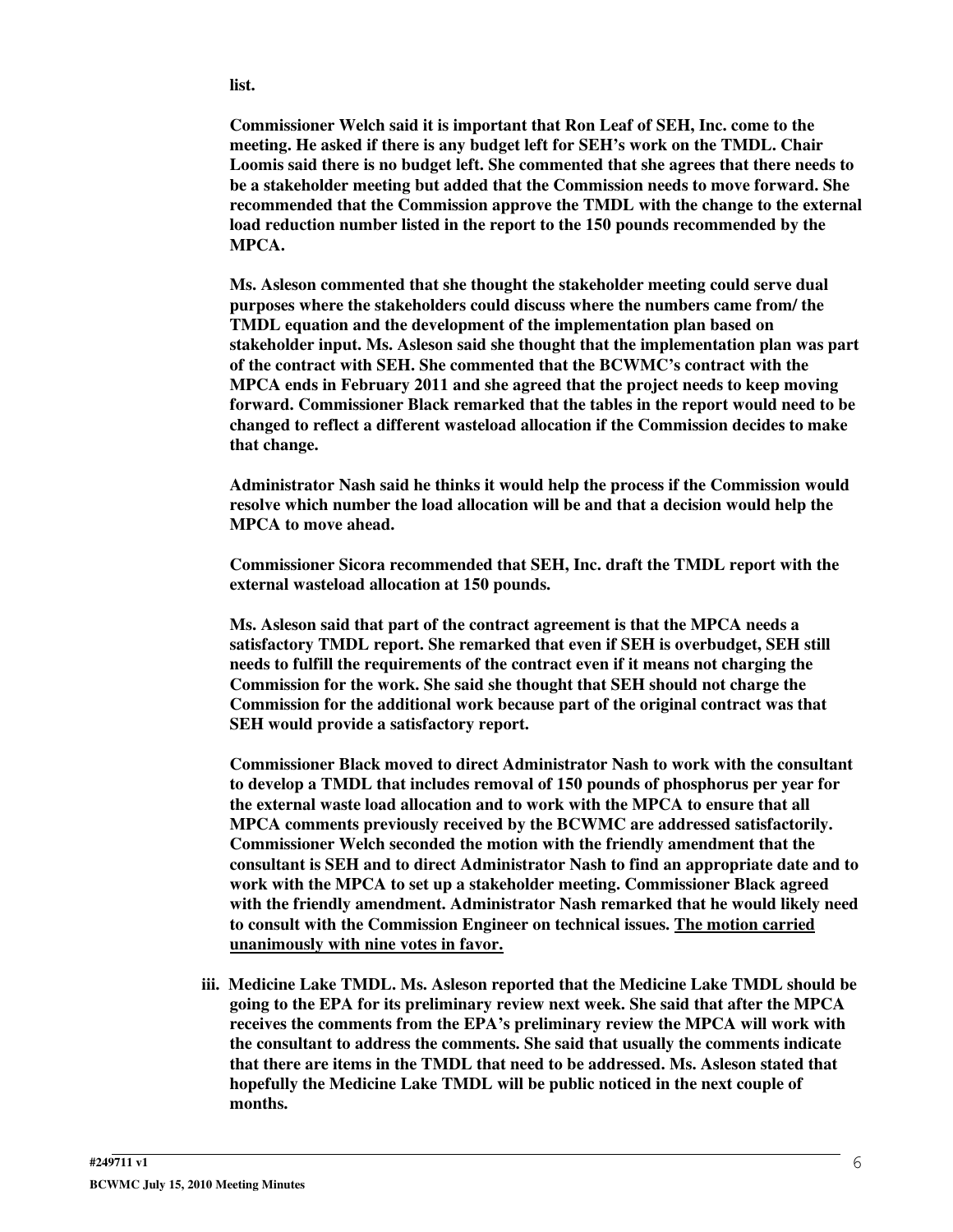**A. Status of City of Medicine Lake's Response to BCWMC's Comments on City's LWMP. Ms. Chandler reported that the BCWMC received a revised Local Water Management Plan (LWMP) back from the City in response to the Commission's comments. She said the Commission Engineer recommends approval of the Plan. Commissioner Welch commented that the Commission's policy is that all regulated stormwater is to be treated to Level I standards throughout the watershed and he asked if the City revised its policy to meet that standard. Ms. Chandler said the revised Plan meets the Commission's requirements. Commissioner Black moved to approve the Plan. Commissioner Langsdorf seconded the motion. Commissioner Welch commented that the City would have to follow the statutory requirement of adopting an erosion and sediment control ordinance within 180 days of the City's adoption of its LWMP. Ms. Chandler stated that the revised Plan does state that it would adopt an erosion and sediment control ordinance by 2011. Alternate Commissioner Hoshal said that the City Council and City Engineer are on board to get the ordinance adopted and that he doesn't foresee problems with the City being able to meet the 180-day timeframe. Commissioner Welch remarked that he thought that the Commission should be as clear as possible in communications on plan reviews and especially with regard to timing issues. Alternate Commissioner Hoshal asked if he should bring to the Commission an update on the status of the ordinance at the September BCWMC meeting. Commissioner Welch agreed that an update would be a good idea. The motion carried unanimously with eight votes in favor [City of Medicine Lake abstained from the vote].**

#### **B. TAC Recommendations**

**i. Planning for the BCWMC's Next Generation Plan. Administrator Nash reported that the Commission's current** *Watershed Management Plan* **will expire in 2014 and the TAC is getting a head start on determining issues of concern to address in the next generation of** the Plan. He stated that the TAC plans to tackle the issues a couple at a time and that the **TAC memo lists the issue categories currently on the radar. Administrator Nash said that he would e-mail the TAC with questions about issues on the various categories as a way to start the discussion but that there will be Commission involvement on the issues as well.**

**Commissioner Welch remarked that during the process of creating the current plan the Commission did not have a technical advisory committee and that the make-up of the Commission was very different. He said that the Plan is at the heart of what the Commission does and the Commission needs to understand the Plan as it goes through the process otherwise it could become a Plan that would be hard for the Commission to implement. Commissioner Welch requested that the August meeting agenda include a discussion on how to include commissioners in the Plan revision process.**

**Ms. Chandler stated that the Commission had asked the TAC to assess the status of issues that will be reviewed as part of the revision process. She added that the Commission would need to identify how it wants to address the issues. Mr. LeFevere suggested that the Commission direct staff to give at a future BCWMC meeting an overview of the process for the 2004** *Watershed Management Plan* **revision. Commissioner Welch directed Ms. Chandler to provide that information to the Commission and to include the roster for each of the Committees that were part of the 2004 revision process. Commissioner Welch also expressed a concern that the Commission could go through the planning process operating in a reactive mode instead of being fully engaged in the process.**

**ii. Standardization of Water Quality Data Collection and Stormwater Modeling. Administrator Nash explained that currently various cities and the Commission Engineer and others may be collecting data and may be interpreting data using different methods. He gave the example that the TAC noted that the CAMP protocol for sampling is different from other protocols for lake sampling. Administrator Nash reported that the TAC asked for the Commission Engineer to present to the TAC the methods Barr uses for sampling**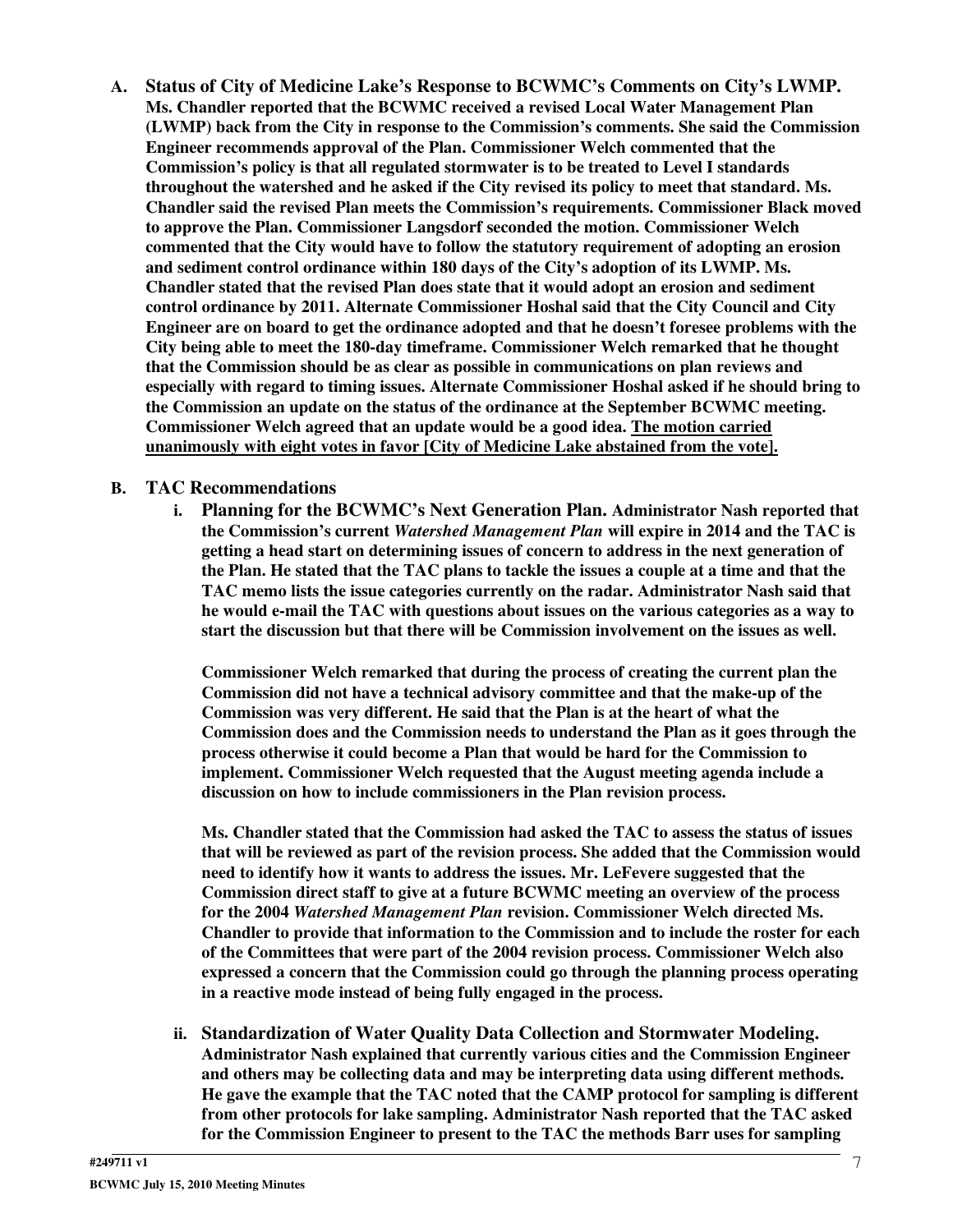**and modeling. He said that the TAC would like to discuss this issue at a future TAC meeting.**

- **iii. Potential Gaps in the BCWMC's Non-degradation Requirements. Administrator Nash explained that the TAC requested that he provide information on Nine Mile Creek Watershed District's water banking program for a future discussion. He stated that TAC member Lois Eberhart was going to investigate whether there was a previous discussion by the TAC about non-degradation requirements and that she was planning to forward to the TAC any information that she found. Commissioner Welch commented that he thought the topic had come up when the TAC reviewed the BCWMC's document "Requirements for Improvements and Development Proposals." He said that he would like to receive the information that Ms. Eberhart forwards to the TAC. Commissioner Black added that she would also like to receive any communications about the non-degradation issues. Commissioner Welch commented that he had been involved in developing the volume banking program for the Nine Mile Creek Watershed District and that he has perspective on that as well as several other volume banking provisions that are in other watershed districts' rules.**
- **iv. TAC's Next Meeting. Administrator Nash reported that there will be no August TAC meeting since the TAC is caught up on issues referred to them from the Commission. He stated that the next TAC meeting will be held on September 2 nd . Chair Loomis directed that staff add to the August BCWMC agenda an item to set the September TAC agenda.**

#### **C. TMDL Updates**

- **i. Wirth Lake TMDL [see previous discussion under the first Old Business item].**
- **ii. Sweeney Lake TMDL [see previous discussion under the first Old Business item].**
- **D. Weir on Sweeney Lake. Ms. Chandler reminded the Commission that in May the Commission requested that the Commission Engineer work with the City of Golden Valley to investigate options for removing the rock weir and for solutions to the erosion issues around the historic outlet. She said that the Commission has met with the City to discuss options. Ms. Chandler said that the Commission Engineer has also talked with the DNR for confirmation about the permit process. She said that the DNR stated that a permit would be required for removal and replacement of the historic outlet but that the temporary repair work and the removal of the masonry dam would not require a permit.**

Ms. Chandler said that the City of Golden Valley indicated that it would be best for the outlet to **be replaced and that the City would be willing to remove the masonry wall and to repair the** erosion. She said that the City is asking the Commission to add the replacement of the outlet to the **Commission's CIP. She said the cost estimate for the replacement project is \$200,000. Ms. Chandler said that the Commission Engineer recommends getting on the DNR's list for funding from the Dam Safety program and that she received feedback that the application moves up on** the list if the funding request is for less than  $100\%$  of the project cost. She said that adding the **project to the Commission's CIP would take a Plan amendment. Ms. Chandler said that the Commission Engineer recommends the Commission discuss whether it would like to add the outlet replacement project to the CIP. She said that if the Commission thinks it would like to add the project to the CIP then the Commission could direct the TAC to review the priorities currently in the CIP and recommend when the outlet structure project should be done. Ms. Chandler also recommended that the Commission submit as soon as possible a request to the DNR for dam safety funding. Commissioner Black commented that she finds the \$200,000 cost estimate shocking because the City of Plymouth did a similar outlet structure project for \$50,000.**

**Commissioner Sicora asked about the Commission's criteria for adding a project to the CIP. Ms.**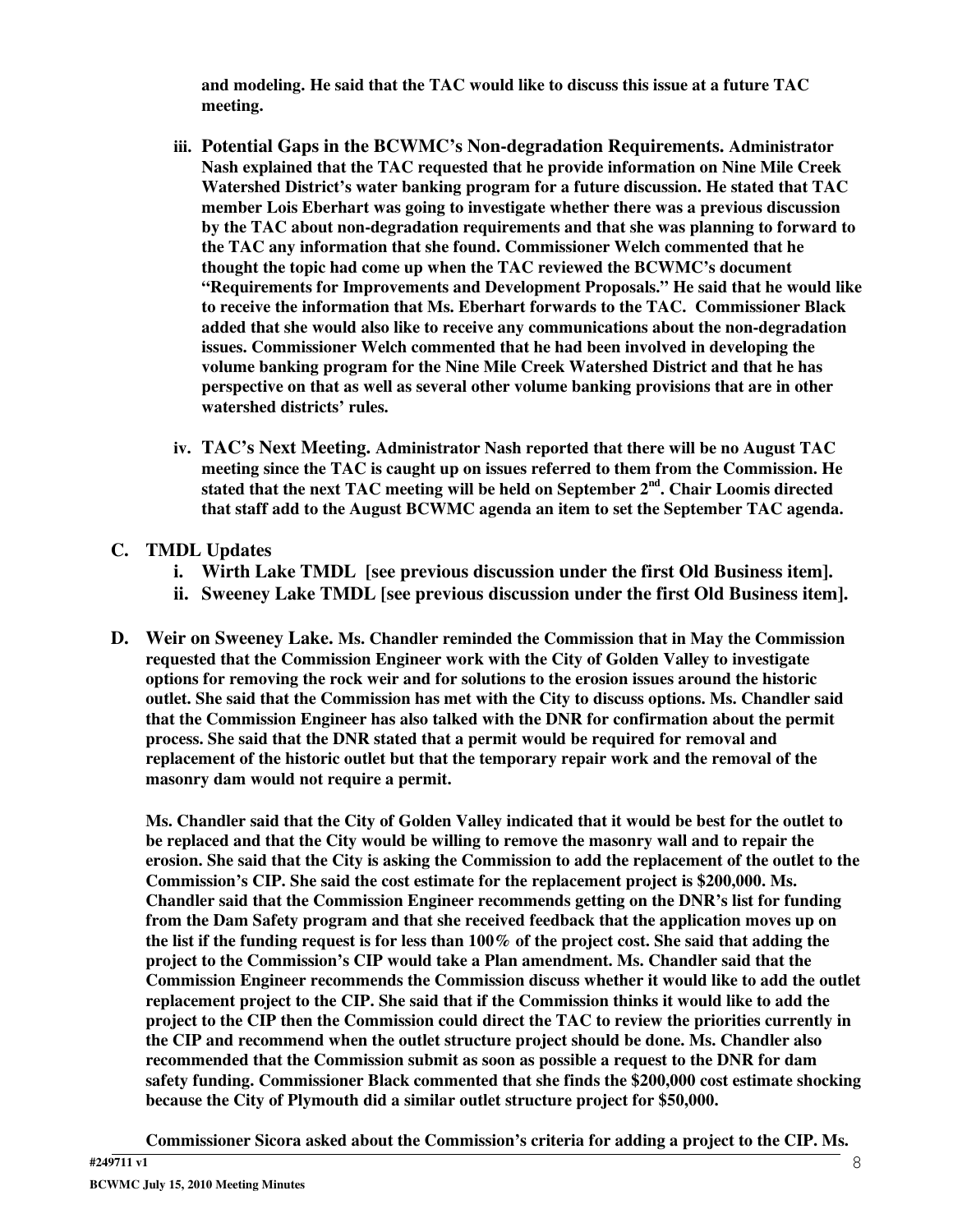**Chandler commented that it is a good policy question and that there are no similar projects currently on the CIP. Mr. Oliver remarked that this outlet is part of the flood control system and is critical to how the whole conveyance system works. Commissioner Welch said it would be** helpful to him if when this topic comes back in front of the Commission if staff had pulled for **Commission review the relevant Plan provisions. He said it would also be helpful for the Commission to have a brief presentation on the ownership status and whether the work would be done within the easement as it exists.**

**Chair Loomis directed staff to continue to investigate what information would be needed in order** for the project to be added to the Dam Safety funding list and to report back to the Commission **with the information and for the City of Golden Valley to remove the masonry construction and to address the erosion issues as necessary. Commissioner Welch asked Ms. Chandler to forward the DNR jurisdictional letter to him.**

**E. Mississippi Watershed Management Organization Plan Review. Ms. Chandler reported that she reviewed the Plan as directed by the Commission. She said she reviewed it with the perspective** of what the Plan had or did not have that would affect the BCWMC. Ms. Chandler said that the **Plan does not acknowledge the joint cooperative agreement from 2000 where the Mississippi WMO took on 1,000 acres from the BCWMC and that the agreement should be addressed in the Plan. She said that the Plan also needs to discuss the differences between the old and the new tunnel and to provide information on where the tunnels lead. Ms. Chandler reported that the Plan** figures indicate only the old tunnel and the figures need to be corrected to show the new tunnel as **well. She said that the BCWMC should review its jurisdictional boundaries because it looked like there could be some differences depicted in the Mississippi WMO's Plan.**

**Commissioner Welch moved to approve the comments with the added direction to the Commission Engineer to engage Counsel as necessary to confirm the jurisdictional boundary. Ms. Chandler said that Administrator Nash could send the letter containing the comments to the WMO by the August 9 th deadline. Commissioner Welch said that his motion was for staff to send the comments when they are finalized. Commissioner Black seconded the motion. Mr. LeFevere commented that it makes sense to have the Commission Engineer to confirm with the Mississippi WMO the jurisdictional boundaries. Commissioner Welch agreed that such direction was included in his motion. The motion carried unanimously with nine votes in favor.**

**F. BCWMC's Major Plan Amendment Request – Update. Ms. Chandler reported that there was a meeting of a committee of the Hennepin County Board of Commissioners. She said the committee voted to progress the major plan amendment request meaning that no action was taken on the issue. Ms. Chandler said that some of the commissioners had concerns about approving the request because approving the Plan amendment then required them to approve the levy request to the County for the projects. She said that the commissioners would like more information on the amount that the BCWMC will be requesting for the tax levy and that the commissioners would like to be reassured about the transparency of the process. Ms. Chandler said that the Commission Engineer had a conversation with Joel Settles of Hennepin County about what information the Board of Commissioners would like to receive. She said that Commission Engineer Len Kremer drafted some comments for the BCWMC's consideration to include in a letter to the Board. Ms. Chandler explained that the letter would need to be prepared and sent as soon as possible because the Board will be meeting on July 22 nd .**

**Mr. LeFevere remarked that the County would like the BCWMC to levy its own taxes. He said if the County, the Commission, and the Cities are interested in pursuing special legislation to enable the Commission to levy its own taxes then perhaps the Commission could include such a comment in its letter to the County. Chair Loomis replied that it could be a BCWMC policy discussion for the future but the Commission isn't ready to communicate that interest to the County Board now.**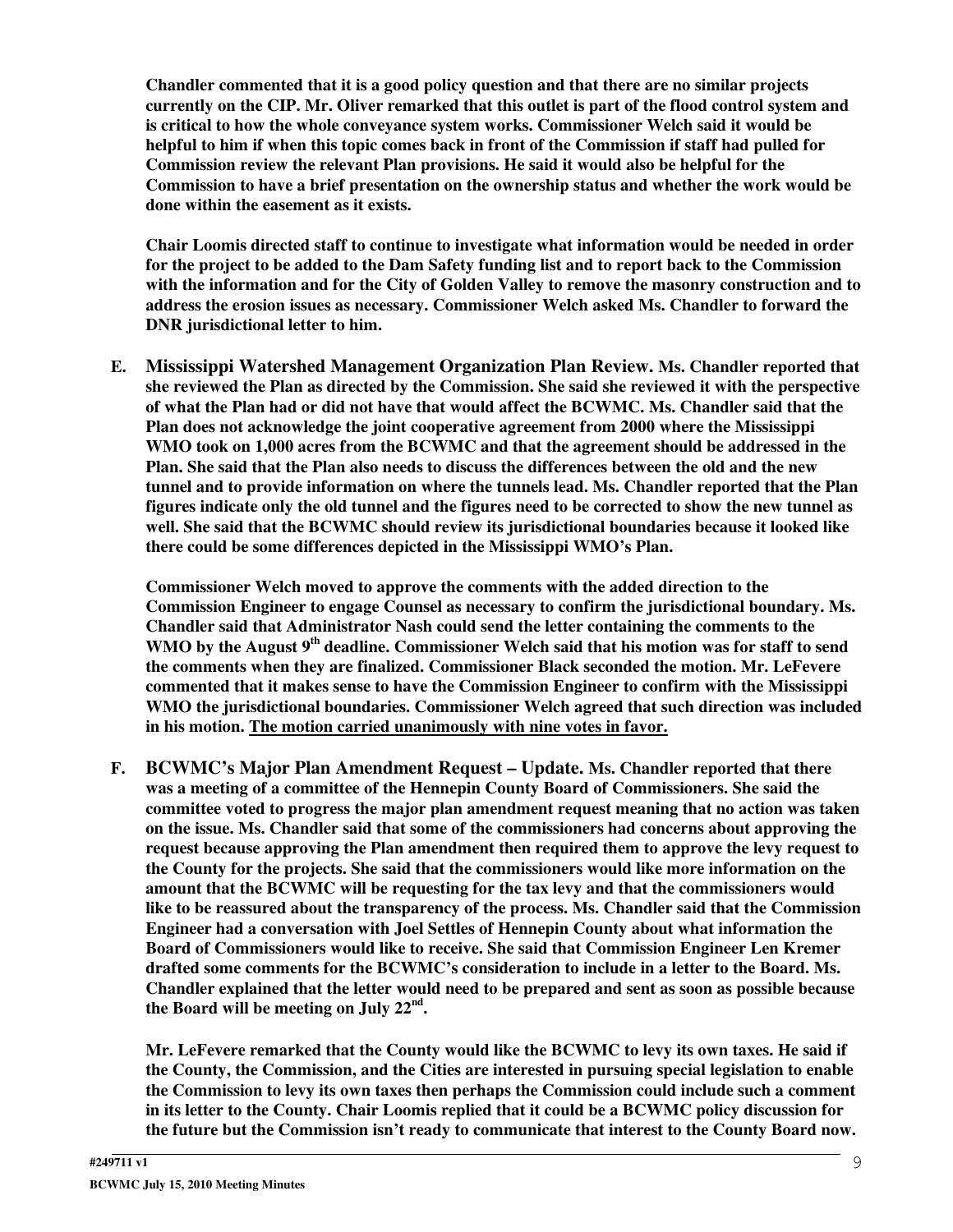**Commissioner Black said that the Commission could add a comment that the Commission would support that type of policy discussion as part of its Plan update. Alternate Commissioner Hoshal asked that the TAC discuss the BCWMC's future organization in terms of being organized as a District, a WMO, or a special tax district. Mr. LeFevere said that it might be worthwhile for the Commission to begin talking about it.**

**Commissioner Welch stated that he didn't want the Commission to include any comment to the Board about improving the transparency of the process because it implies that the process has not been transparent. He said that instead the comments should highlight the transparency of the Commission's process including the two public hearings that the BCWMC will be holding. Mr. LeFevere added that the letter also should included a comment to explain how many people are part of the Plan amendment notification process including the County, state agencies and city councils.**

**Commissioner Black asked for staff to inform her about the Board's July 22 nd meeting time and location. Ms. Chandler said that she would find the information and would send it to Ms. Herbert to e-mail to the Commission.**

**Commissioner Welch said that the comments to the Board could include the BCWMC's commitment that it won't increase its levy request over the amount requested last year. He asked that Ms. Chandler also include language about the BCWMC's moving forward with applying for 2011 grant funds. Commissioner Welch moved to approve staff to prepare the comment letter to the Hennepin County Board of Commissioners for Chair signature. Commissioner Black seconded the motion. The motion carried unanimously with nine votes in favor.**

**G. Amend Contract with the Metropolitan Council for 2010 CAMP Participation and Approve Resolution 10-06 acknowledging the receipt of a donation to cover the costs of an additional sampling site on Sweeney Lake. Chair Loomis reported that a citizen has donated funds to cover the cost through the CAMP program to conduct sampling in 2010 on an additional site on Sweeney Lake. Commissioner Black moved to approve Resolution 10-06 recognizing the receipt of the donation and to direct staff to send a thank you letter to the donor. Commissioner Harper-Lore seconded the motion. The motion carried unanimously with nine votes in favor. Administrator Nash stated that he would take care of drafting and sending the letter.**

#### **7. Communications**

- **A. Chair:**
	- **i. Chair Loomis reported that the cities of New Hope and Golden Valley will be addressing the Commission in the future regarding localized flooding issues and having Commission staff work with the cities on the flooding issues.**
	- **ii. Chair Loomis reported that there will be a Clean Water Climate Adaptation Summit coming up September 16 th and 17th at the Minnesota Landscape Arboretum.**
	- **iii. Chair Loomis stated that she attended the Stormwater and Shoreline workshop put on by the Minnehaha Creek Watershed District.**
	- **iv. Chair Loomis commented that there is a Mississippi River Forum being held this Friday and that there is more information online at the National Park Service site for the Mississippi River.**
- **B. Administrator:**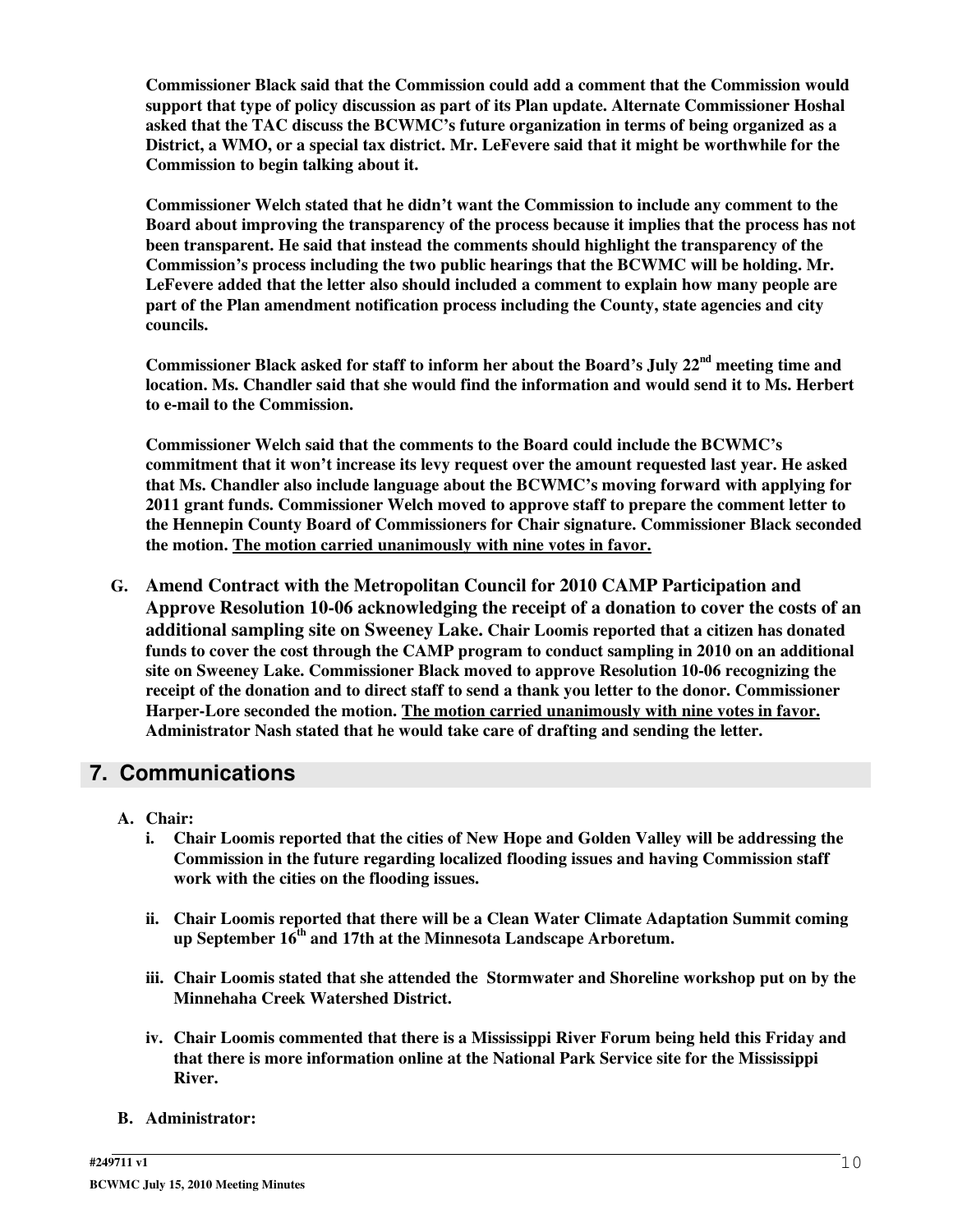- i. Administrator Nash reported that the CIP work group met on June 10<sup>th</sup> and that he has been **directed to work with Barr Engineering on determining how to integrate the TMDL implementation plan into the CIP.**
- **ii. Administrator Nash stated that there will be an upcoming Administrative Services Committee meeting to discuss the policy manual and the list of Administrator task priorities.**
- **iii. Administrator Nash reported that Crane and Westwood Lakes will no longer be monitored by the Three River Park District as of 2011. He reminded the Commission that he had been directed to look into costs for sampling and lab analysis. He reported that the Met Council is by far the cheapest for the lab analysis. Administrator Nash said a group called RNB out of Detroit Lakes could conduct the monitoring and therefore the Commission could contract separately for the monitoring and the laboratory analysis.**
- **iv. Administrator Nash reported that on Monday he attended the MAWD (Minnesota Association of Watershed Districts) water management summit in St. Cloud. He said that due to a legislative audit, MAWD was gathering input on how to streamline water management services across the state.**

#### **C. Commissioners:**

- **i. Commissioner Welch reported that he had volunteered to give input to Conservation Minnesota on its thumbs up/ thumbs down rating. He said that the listing is completely dependent on the MPCA's impaired waters listing and if the water body is listed as impaired then it receives a thumbs down rating on the Conservation Minnesota Web site. Commissioner Welch said Conservation Minnesota is open to meeting and discussing the rating and the system with anyone from the Commission. He reported that Conservation Minnesota is also looking for success stories to highlight successful implementation projects from Clean Water Legacy funding. Commissioner Hoshal added that the BCWMC's success stories should also be included on the BCWMC's Web site.**
- **ii. Commissioner Welch reminded commissioners to engage city staff if commissioners notice that best management practices are not being done or done correctly in their cities.**
- **iii. Alternate Commissioner Hoshal reminded the Commission of the Monday, August 2 nd Medicine Lake City Council meeting that will start at 7:00 p.m. in the Medicine Lake City Hall. He said that the Commission Engineer Len Kremer will be presenting to the City Council.**
- **iv. Commissioner Black announced that she brought copies of the City of Plymouth's** *Environmental Extra* **newsletter and that anyone can contact City staff member Margie Virgoren for copies of content for their use.**
- **D. Committees: Education Committee:**
	- **i. Commissioner Langsdorf reported that the City Manager of New Hope asked to use the BCWMC's exhibit at the City's open house and also commented that he would like to do more in the area of watershed education.**
	- **ii. Commissioner Langsdorf announced that the exhibit was displayed at the City of Crystal's 50 th Anniversary celebration.**
	- **iii. Commissioner Langsdorf stated that the West Metro Watershed Alliance (WMWA) met on** July 13<sup>th</sup>. She said that the WMWA is looking into developing a brochure on salt usage. She **asked if the Commission would like to receive the draft minutes from the WMWA meetings.**